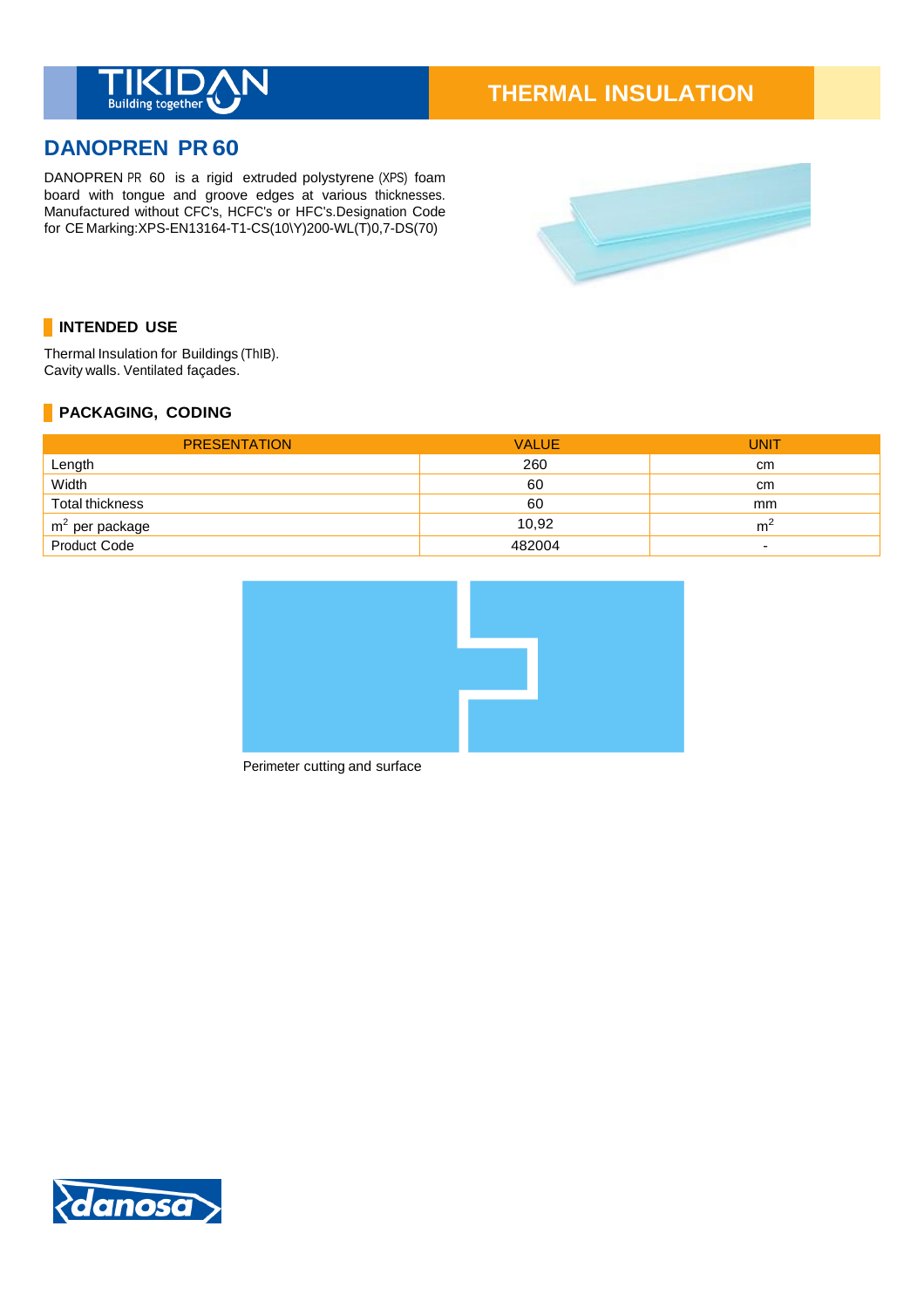

#### **TECHNICAL DATA**

| <b>TECHNICAL DATA</b>                                | <b>VALUE</b>    | <b>UNIT</b>       | <b>STANDARD</b> |
|------------------------------------------------------|-----------------|-------------------|-----------------|
| <b>Thickness</b>                                     | 60              | mm                | EN 823          |
| Thickness tolerance                                  | $-2/+3$         | mm                | <b>EN 823</b>   |
| Length                                               | 260             | cm                | <b>EN 822</b>   |
| Length tolerance                                     | ±10             | mm                | <b>EN 822</b>   |
| Width                                                | 60              | cm                | EN 822          |
| <b>Width Tolerance</b>                               | $-8/ +8$        | mm                | <b>EN 822</b>   |
| <b>Flatness</b>                                      | 6               | mm/m              | <b>EN 825</b>   |
| Squareness                                           | 5               | mm/m              | <b>EN 824</b>   |
| <b>Thermal Resistance</b>                            | 1,80            | $m^2$ K/W         | EN 12667        |
| Compression strength <sup>(2)</sup>                  | >200            | kPa               | <b>EN 826</b>   |
| Long-term water absorption by total immersion        | 0.7             | Vol.%             | EN 12087        |
| Long-term water absorption by diffusion              | 3               | Vol.%             | EN 12088        |
| Water absorption by freeze-thaw cycling              |                 | Vol.%             | EN 12091        |
| Water vapour diffusion resistance factor $( )^{(4)}$ | 80              |                   | EN 12086        |
| <b>Dimensional Stability</b>                         | 5               | %                 | EN 1604         |
| Reaction to fire                                     | E               | Euroclase         | EN 13501-01     |
| Coefficient of linear thermal expansion              | 0,07            | $mm/m\cdot K$     |                 |
| Working temperature range (Celsius degrees)          | $-50/ + 75$     | $^{\circ}C$       |                 |
| Specific heat                                        | 1.450           | J/kg·K            |                 |
| Nominal density                                      | 32              | kg/m <sup>3</sup> | EN 1602         |
| Capillarity                                          | Null            |                   |                 |
| Edge treatment                                       | Tongue & Groove | ٠                 |                 |
| Surface                                              | Skinned         |                   |                 |

(2) Short-term (instant) test method; value reached at yield point or 10% deformation, whatever it comes first.

(4) For skinned products it depends on thickness: the higher the thickness, the lesser the m-value

#### **TECHNICAL SPECIFICATION DESCRIPTION**

 $m^2$  of cavity wall or ventilated façade thermal insulation, by means of DANOPREN PR extruded polystyrene (XPS) rigid foam boards of mm thickness, with a declared thermal conductivity  $D = \underline{\hspace{1cm}} W/m$  K; declared thermal resistance RD =  $\underline{\hspace{1cm}} m^2$  K/W; Euroclass E fire reaction classification, according to EN 13501-1 and designation code XPS-EN13164-T1-CS (10\Y) 200-WL (T) 0,7-DS (70), according to EN 13164 harmonized technical specifications.

#### **STANDARDS & CERTIFICATION**

Main regulatory/standardization references- EPBD Recast 2010/31/EU. Energy Performance of Buildings- Construction Products Regulation (UE) 305/2011 laying down the harmonised conditions for the marketing of construction products.- EN 13164. Thermal insulation products for buildings – Factory made extruded polystyrene foam (XPS) products – Specification- UK: Building Regulations 2010 (SI 2010/2214) amended in 2012 and 2013. Approved Documents (2013) - L1A, L1B, L2A, L2B. Standard Assessment Procedure - SAP 2012CE markingConformity according to EN 13164 for all DANOSA factory made XPS products in Europe.Voluntary quality mark certificate.French ACERMI Certificate granted to DANOPREN PR, in compliance with EN 13164 and own ACERMI rules.Spanish Marca AENOR granted to DANOPREN PR, in compliance with EN 13164.Quality managementRegistered Firm in compliance with EN ISO 9001, granted by BUREAU VERITAS to DANOSA XPS manufacturing site at Tudela (Navarra- Spain)Registered Firm in compliance with EN ISO 9001, granted by BUREAU VERITAS to DANOSA XPS manufacturing site at Leiria (Portugal)

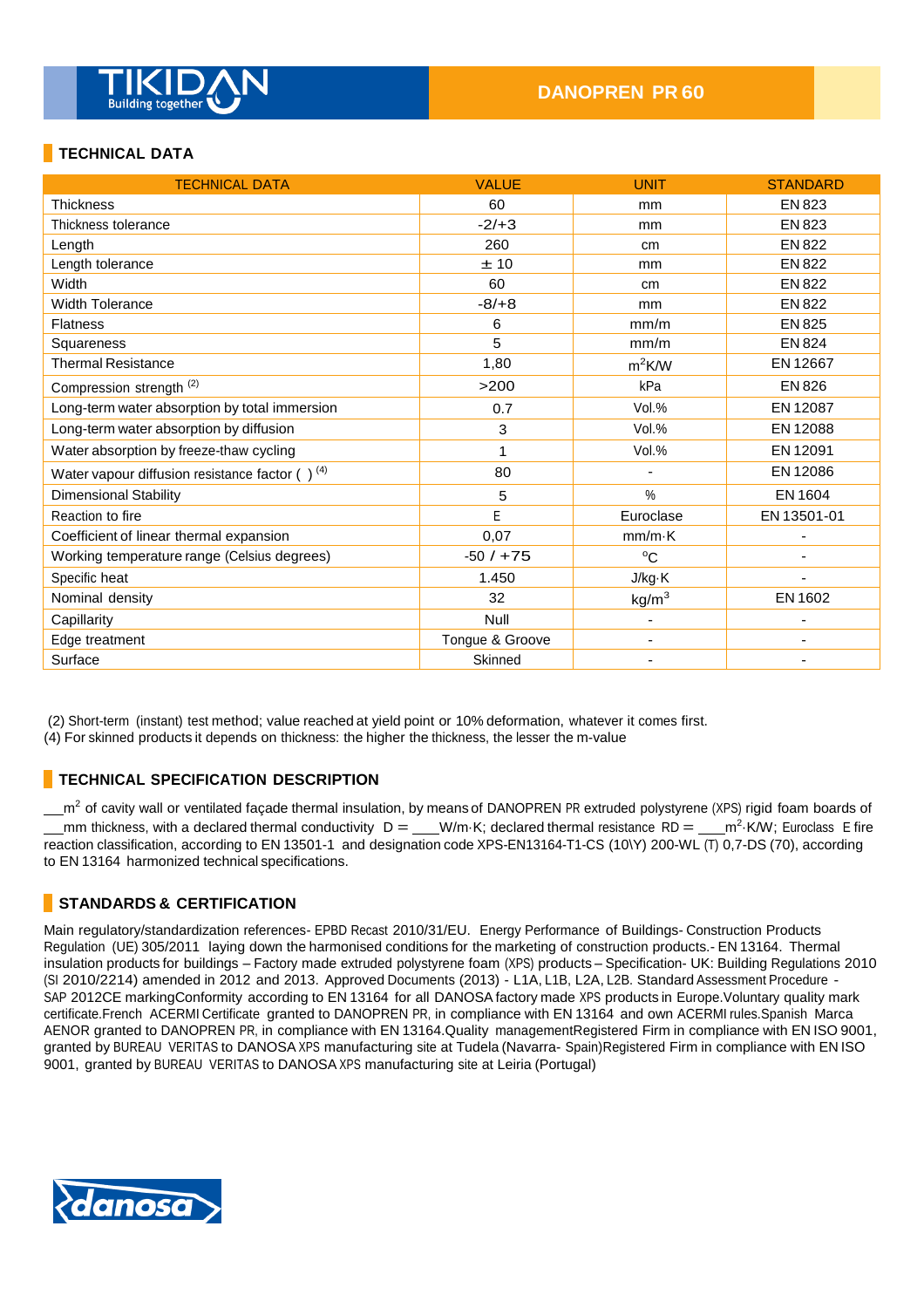

#### **ADVANTAGES AND BENEFITS**

- Easy and safe handling of the DANOPREN PR XPS boards: they are light, do not irritate the skin, do not give off dust, maintain their physical integrity. Consequence: easier storage and installation job on-site.

- Negligible long-term water absorption. Two consequences: 1. Storage and installation job can be done even under adverse weather conditions; 2. Thermal performance is not degradated by long-term water absorption.

- Long-term high compressive and mechanical strength. Two consequences: 1. The XPS boards are robust enough to withstand rough handling during transport and installation without losing their physical integrity or their performance as thermal insulation; 2. Where placed under permanent load, the thickness and, therefore, the Thermal Resistance (obviously proportional to the thickness), will be maintained at long-term.

- Thanks to its water absorption and mechanical resistance, the DANOPREN PR XPS boards, properly installed, show a durability equal to the service life of the building in which they are incorporated. Three consequences: 1. Continuous energy saving; 2. Equivalent continuous reduction of CO2 emissions, and 3. Maintenance costs (repair, replacement) null.

- Eventually, and depending on the installation system, it may be feasible to re-use the DANOPREN PR XPS boards. As a consequence, a maximum level of environmental sustainability can be obtained, closing the product life-cycle by opening a new life-cycle within the concept "from cradle to cradle".

#### **INSTALLATION**

CAVITY WALL AND VENTILATED FAÇADE

- When installing the DANOPREN PR XPS insulation boards in cavity walls, it will be checked that the cavity is free of mortar projections and debris that may interfere with placement of insulation boards

- The substrate wall should provide a smooth and uniform surface to give proper support to DANOPREN PR boards.

- Thanks to the DANOPREN PR boards high water vapour diffusion resistance factor (m), it is not necessary to install vapor barrier. The boards themselves show a performance strong enough as barrier, for the usual applications and climates, to avoid interstitial condensation. In exceptional applications, such as cold stores (temperatures down to -40 degrees Celsius), it is mandatory however to always install a proper vapor barrier, checking then its correct position (by the "warm" side of the insulation, i.e., looking out of the the cold store itself).

- If DANOPREN PR boards fixing or gluing to the substrate wall is needed, check this is properly done. In any case, the boards rigidity and strength assure they will not move or creep after being installed, causing the appearance of both thermal bridges and air leakage by convection between the "warm" and "cold" cavity sides. In the case of ventilated façades the DANOPREN PR boards can be fixed with a minimum of four mechanical fixings close to board corners and one in the center. Otherwise, they may alternatively be adhered to the substrate wall covering at least 80% of its surface with adhesive.

- The DANOPREN PR boards show a Tongue & Groove edge treatment. The joints formed must be firmly pressed to be tight. This edge treatment actually involves that joints between boards will stop entirely any air leakage by convection between the "warm" and "cold" sides of the cavity. Thus the installation can be simplified.

- In case the cavity wall is higher than the boards length, the missing area must be properly completed with board pieces in order to provide thermal continuity, thus preventing the formation of thermal bridges and air leakage by convection. In fact, DANOPREN PR boards, in order to fit most of the typical cavity heights, reach 2.60 m in length, with this length vertically oriented within the cavity. - At ventilated façades, the cladding must be fixed to the substrate wall or to an auxiliary self-supporting structure. DANOPREN PR boards must not carry the cladding weight.

- At ventilated façades the thermal bridge caused by the cladding fastenings should be taken into account for thermal calculations.

#### **INDICATIONS AND IMPORTANT RECOMMENDATIONS**

- Check that the product has arrived on-site within the original packaging, properly labeled and in perfect condition.

- Check the presence of CE marking and DoP (Declaration of Performance).
- Check, if specified in the project, the presence of a voluntary quality mark.
- Check that the thermal insulation is the one specified in the project.

- Check that the project technical specifications are followed, particularly in terms of dimensions, thickness, declared thermal conductivity, declared thermal resistance, water vapour diffusion resistance factor and fire reaction.

- Check that the installation follows what specified in the project, particularly the order of layers in the roof and the correct position of the thermal insulation layer with respect to the rest.

- Check the continuity of the thermal insulation layer, avoiding the presence of thermal bridges, particularly where close to every detailing. Examples: windows lintels, jambs and sills; perforations; roof parapets; floors; pillars.